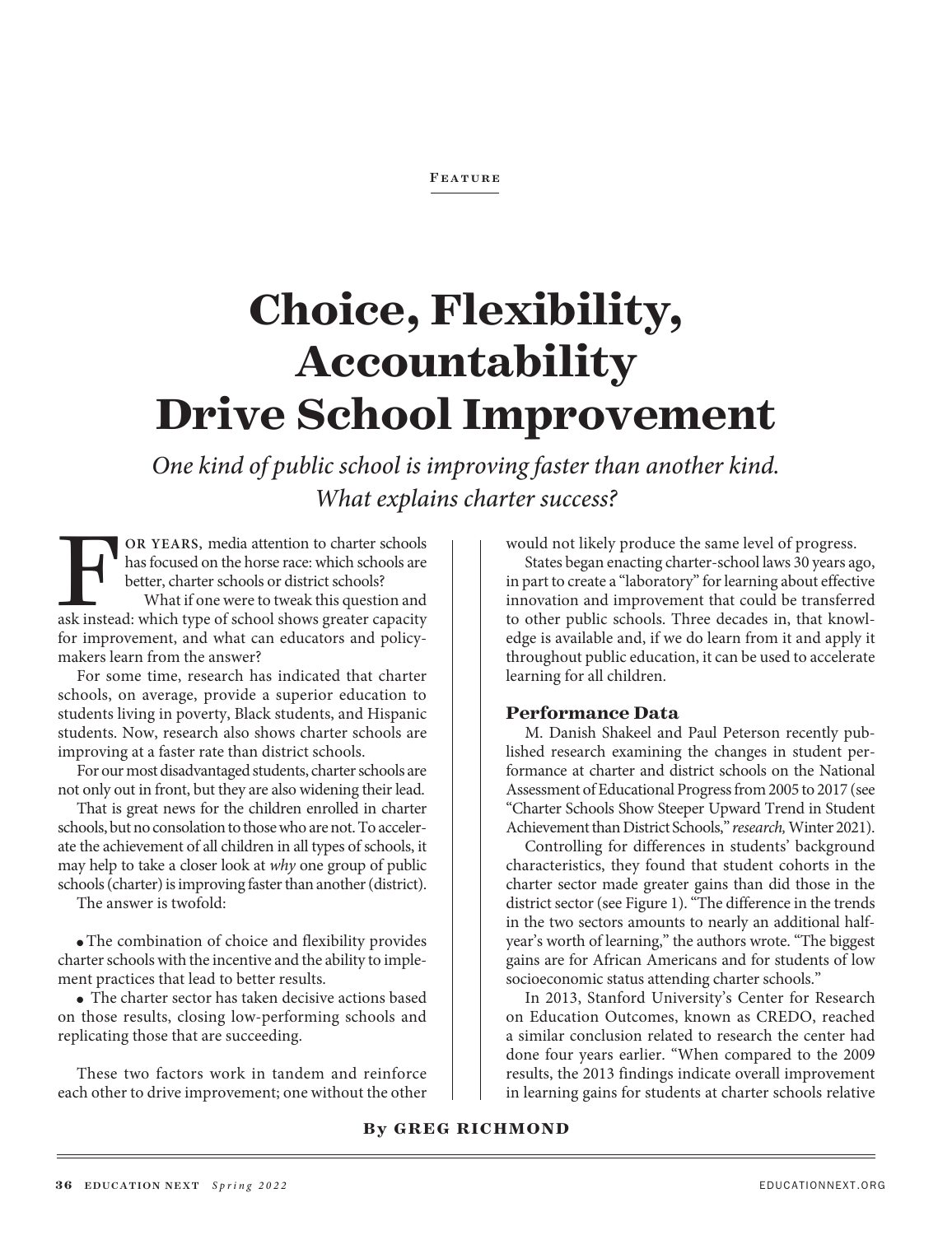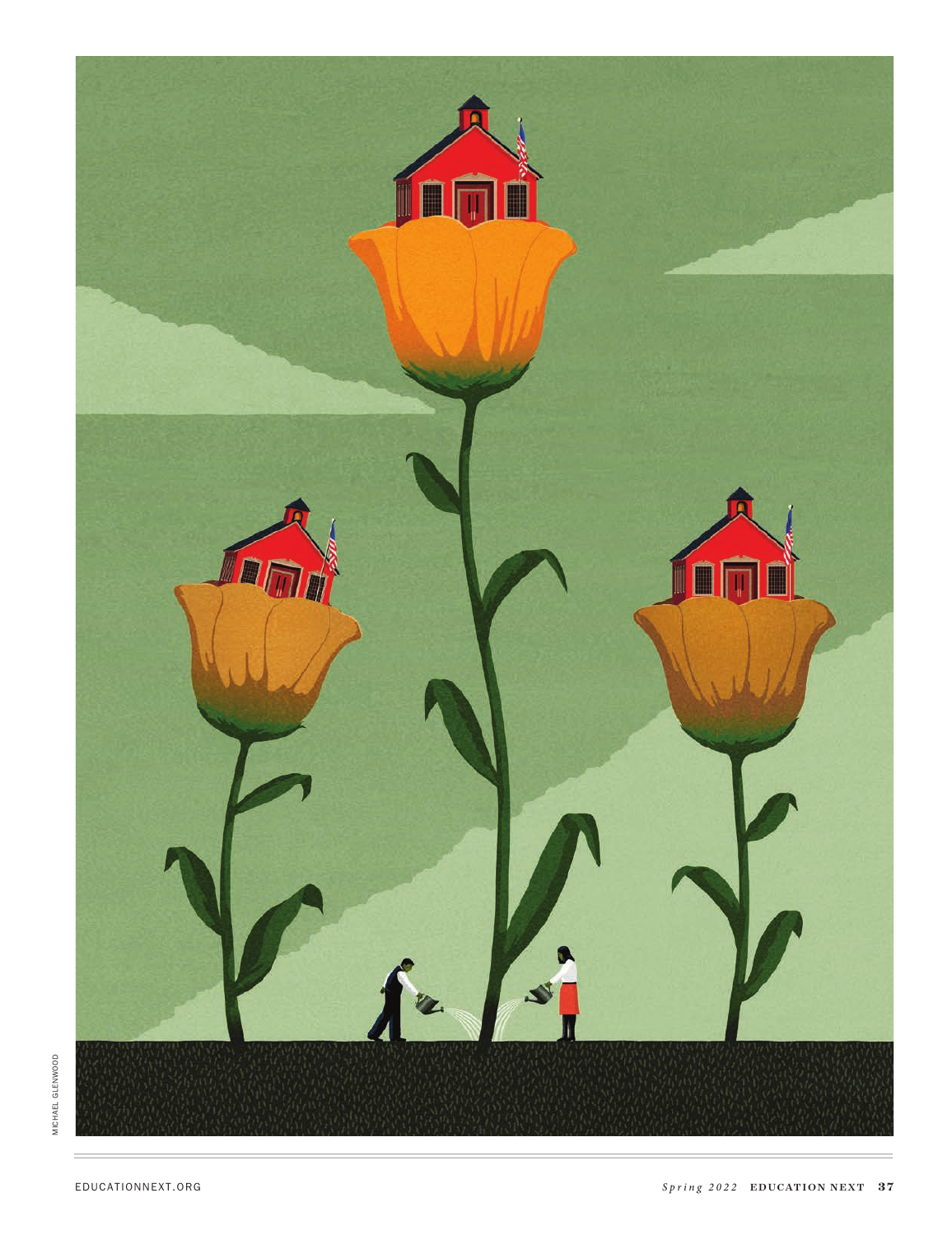to their traditional public school peers in both reading and math," the center reported.

Here too, the differences were most pronounced for low-income students:

"Compared to the learning gains of TPS [traditional public school] students in poverty, charter students in poverty learn significantly more in math," the report said. "Moreover, this difference in performance has widened." In 2009, charter students in poverty had an advantage of about 7 more days of learning in math each year than

The district will shield that school from the revenue loss for that year and perhaps for years to come. (Those funds must come from somewhere, of course, and they come at the expense of other schools that are *not* losing enrollment.)

In a high-performing charter school, the incentive to achieve enrollment projections creates an organizational mentality focused on continuous improvement in every sphere: academics, culture, extracurriculars, teachers' job satisfaction, communication with parents, and more.

# In a high-performing charter school, the incentive to achieve enrollment projections creates an organizational mentality focused on continuous improvement in every sphere.

their TPS peers. In 2013, the edge was 22 additional days.

Patrick Baude and colleagues found similar results in a study of Texas charter-school performance from 2001 to 2011. "Charter school mathematics and reading valueadded increased substantially relative to traditional public schools," the researchers wrote. "This improvement is notable because there is evidence that traditional public schools were also improving on average."

What explains the difference in these improvement rates? And what can policymakers and K–12 educators learn from this information?

# **The Role of Choice**

Throughout the year, the principals and boards of charter schools focus on one particular set of data: the enrollment numbers for the coming school year. In the winter and spring, they look at the number of applicants and the grades to which they are applying. If demand is low, they are compelled to find ways to attract more students. In the summer, after lotteries have occurred, they project how many students will show up when school opens. In the fall, they compare actual enrollment and attendance to earlier projections.

Of course, principals at district schools also pay attention to enrollment, but not as often or in the same ways. For charters, the issue of enrollment spells constant pressure to improve.

That's because a charter school's enrollment has an immediate and significant impact on the school's budget and the services it can provide. A school expecting 500 students that enrolls 490 may lose funding for that year that's roughly equivalent to a full-time teaching position.

A district school that experiences the same enrollment shortfall would likely experience no impact at all.

While some charter schools (often those that are struggling) spend big money on marketing campaigns, highperforming schools know that the most powerful marketing is parent word-of-mouth. If a school is delivering for students and families, others will learn about it and apply. If it is not delivering, people will hear about that, too.

## **The Power of Flexibility**

Choice drives the quest for improvement in the charter sector, but choice itself does not improve teaching and learning. Rather, it is flexibility that enables charter schools to improve in ways that are less available to district schools.

One way that charters have tapped into their flexibility is by lengthening the school day and school year. Using data from the 2007–08 school year, the National Center on Time and Learning observed, "Charters, as opposed to traditional public schools, are more likely to extend their school year, offer longer days, and operate a year-round school calendar." That year, the typical charter-school day was nearly 15 minutes longer than a day at its traditional public-school counterpart. While 23.5 percent of charter schools reported a longer school year than the conventional 180 days, 16.7 percent of traditional public schools did so. Ten percent of charter schools offered a significantly longer year of 187 days or more.

Fast forward to the National Center on Time and Learning's 2012 report "Mapping the Field: A Report on Expanded-Time Schools in America." Noting that the first serious proposal for expanding school time had appeared nearly 30 years earlier in the landmark report *A Nation at Risk*, the center's publication underscored that "no movement ensued on the part of traditional public schools to break from the conventional calendar and/or schedule. The one notable exception to this adherence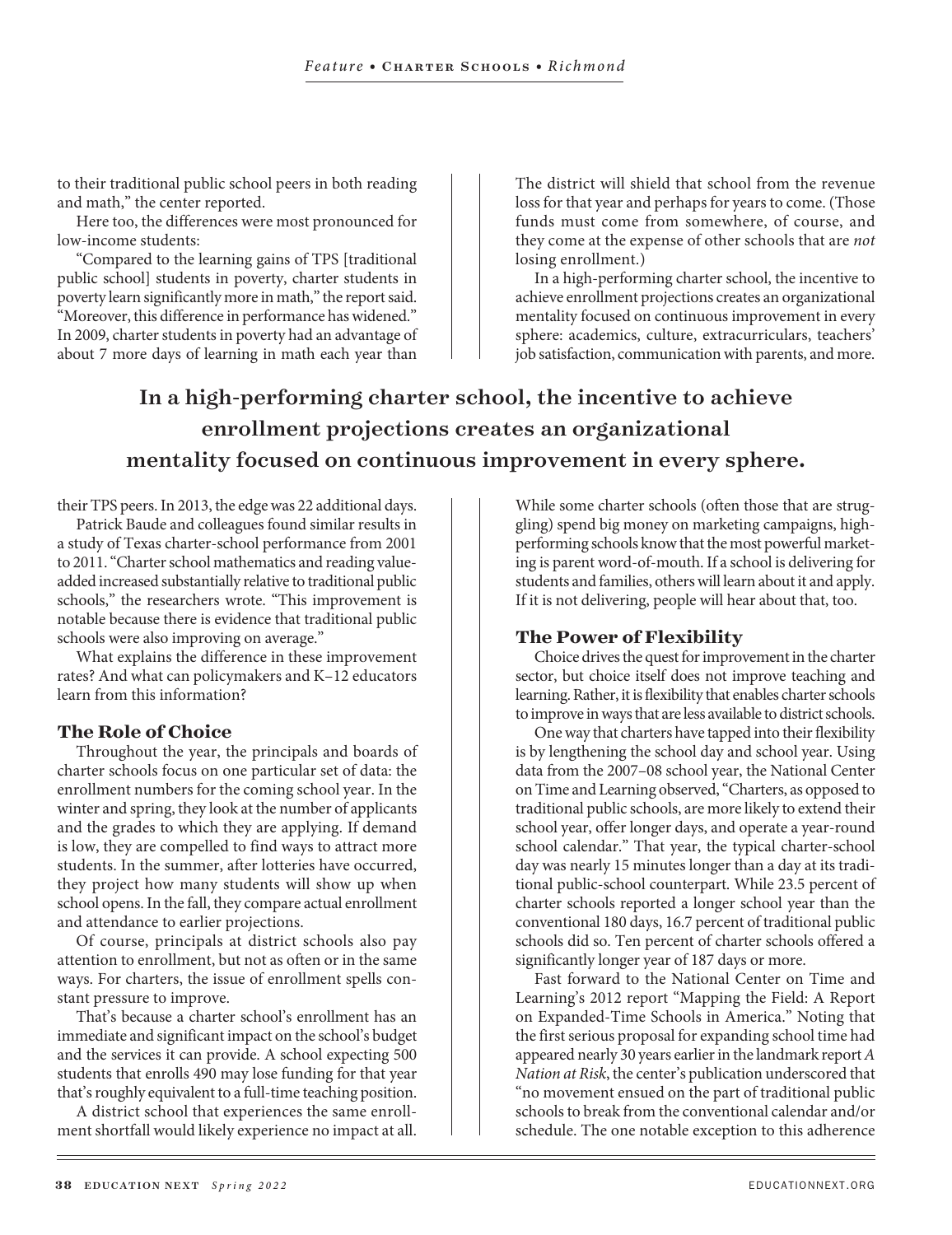to school-time norms came from the emerging group of independent public schools known as charter schools." Charter founders, the center's report observed, had "crafted their schools—which had been established to be deliberately unlike the conventional—on a platform of a longer school day and/or year."

Charter schools, which made up just 5 percent of public schools nationwide at the time of the center's study, constituted 60 percent of all expanded-time schools.

The center also observed that it was much more common for start-up schools to adopt an expanded-time schedule than it was for an existing school to convert to the model. Nearly three-quarters (72 percent) of the expanded-time schools they identified were start-ups.

In 2015, the center's findings on charter schools and time were even more pronounced. "The average charter school day has grown markedly over the last decade, with particular growth in the upper quartile," the center noted in a review of research and practice.

Research indicates that more time in school generally leads to improved learning outcomes. Citing a meta-analysis of 15 studies, the National Center on Time and Learning found that additional time in school "can have a meaningfully positive impact on student proficiency and, indeed, upon a child's entire educational experience. Such enhancement can be especially consequential for economically disadvantaged students. . . . For these millions of students, more time in school can be a path to equity."

Of course, if extra time in school is to have this positive effect, a strong academic program is essential. As in all schools, academic excellence in charter schools is dependent on strong teachers. Research suggests that the workforce in charter schools differs from that of district schools in several important ways.

In 2012, roughly midway through the 2005– 2017 timeframe studied by Shakeel and Peterson, the National Conference of State Legislatures reported that teaching looked different in charter schools in several areas:

Demographics. "Charter school teachers are more diverse; there are almost twice as many black and Hispanic teachers in these schools." Further, "some data indicate charter school teachers are more likely to have graduated from a competitive or selective college."

Licensure. "Fourteen states [out of 41 states] with charter-school laws at that time] require only a certain percentage of charter teachers in each school to be licensed, varying between 30 percent and 90 percent. Four states and the District of Columbia have no requirement for licensure."

**Turnover.** "Involuntary attrition is significantly higher in charter schools due to the lack of barriers to teacher dismissal and to a school's possible instability."

**Collective Bargaining.** "Twenty states and the District of Columbia exempt charter schools from collective bargaining agreements and only Iowa holds all charter schools to all existing school district collective bargaining agreements."

While these teacher variables—demographics, licensure, turnover, and collective bargaining—could explain charter schools' performance relative to district schools at any given point in time, they do not speak directly

# **Academic Gains Greater for Charter-School Students** *(Figure 1)*

Between 2005 and 2017, students in the charter sector made greater academic gains than those in the district sector, amounting to almost a half-year of additional learning. Gains were greatest in 4th-grade reading and for African American students and students from low-income backgrounds.



NOTE: Adjusted differences control for gender, ethnicity, eligibility for subsidized lunch, and (for grade 8 only) socioeconomic status.

**SOURCE:** Shakeel, M.D. and P. Peterson (2020). "Charter Schools Show Steeper Upward Trend in Student Achievement than District Schools: First nationwide study of trends shows large gains for African Americans at charters." *Education Next*, 21(1).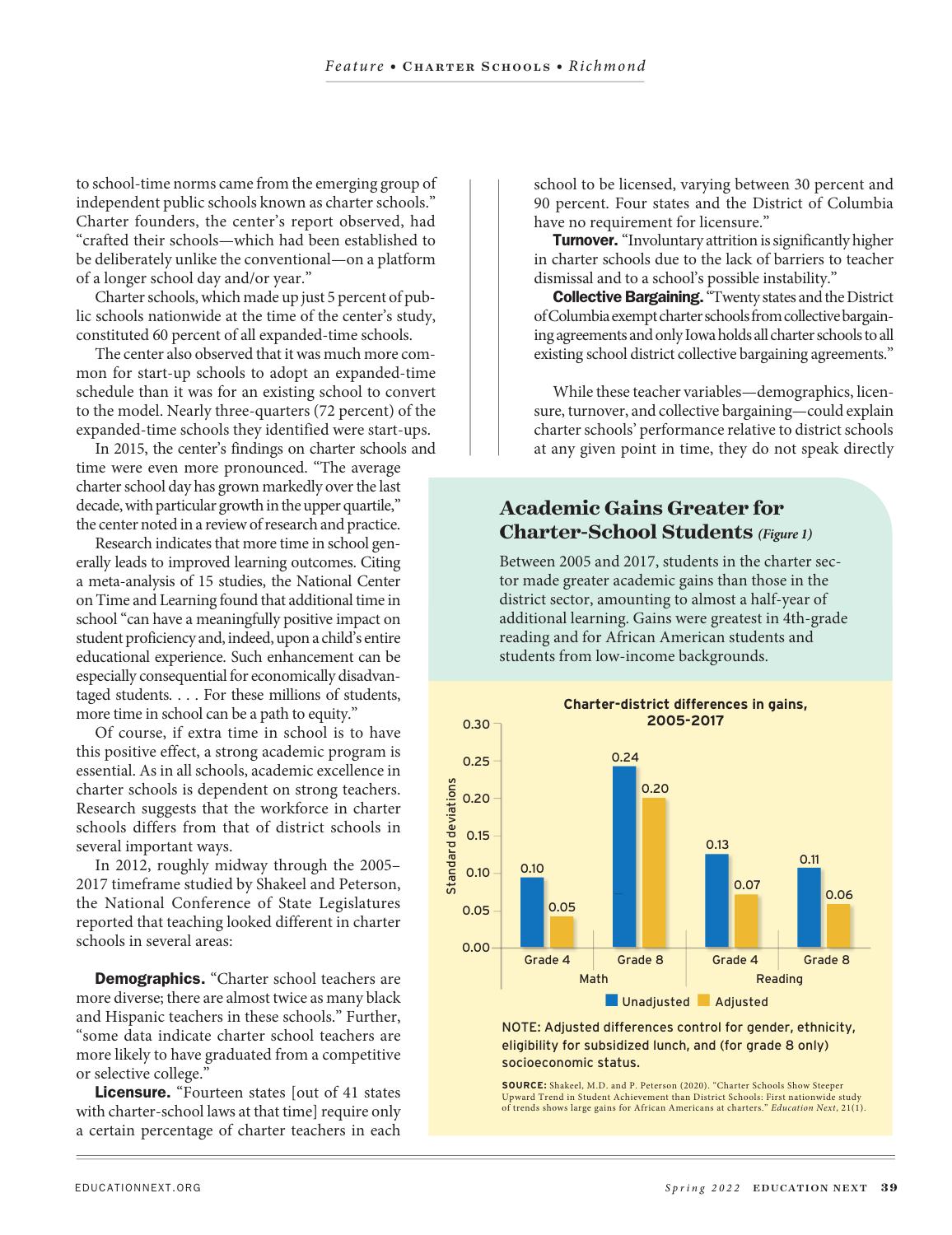to the faster rate of charter-school improvement over time. A 2020 study by Matthew Steinberg and Haisheng Yang does. They first review prior evidence indicating that charter-school teachers improve with experience at a faster clip than district-school teachers. In their own study of Pennsylvania schools, they find that this is particularly the case for charter schools that are part of charter management organizations, whose teachers "improve more rapidly than teachers in its traditional public schools or standalone charters."

### **Decisive Action**

Imagine a city with 100 schools where, every year, the three or four lowest-performing schools in the city close and a handful of new schools open. The quality of the widely embraced by the charter community, including advocates in states with many charter schools like Texas, California, Arizona, and Ohio.

In 2013, the Texas Charter School Association successfully advocated for the passage of a state law that raised performance standards for charter schools and provided for the closing of schools that failed to meet those standards for three successive years. The legislation also raised the cap on the number of charter schools allowed in the state and streamlined the renewal and replication process for successful schools. The Texas reform law embodied the charter philosophy: growing the number of highquality schools and closing those that persistently failed to deliver for kids. During the two years leading up to the law's passage, two charter schools had closed in Texas. In

# Flexibility enables charter schools to improve in ways that are less available to district schools. Charters have tapped into this by lengthening the school day and school year.

new additions ranges from weak to excellent, but in the aggregate, they are average. Over time, replacing the three or four lowest-performing schools with average schools will lead to improvement. Replacing them with aboveaverage schools would lead to even faster improvement.

This scenario has not happened often among district schools, despite bold public policies like the No Child Left Behind Act and Race to the Top. With few exceptions, districts have resisted closing schools, even those that have persistently failed to educate children satisfactorily.

The charter sector, though, has embraced this scenario, annually closing 3 to 4 percent of its lowest performers for years. Over time, the sector has opened not only average schools, but a greater number of excellent schools—those run by charter management organizations.

According to the National Alliance for Public Charter Schools, from 2005–06 to 2017–18, the charter sector closed between 3.1 percent and 3.7 percent of its schools every year but two, with an average of 185 closures per year (see Figure 2).

Throughout that time, I led the National Association of Charter School Authorizers, which advocated for charter-school quality and accountability. In 2012, in our "One Million Lives" campaign, we called on public officials and authorizers to close a thousand low-performing charter schools by 2017 and to open two thousand new, high-quality charter schools. The goal was ambitious, since the sector had never closed 200 schools per year even once. Yet the campaign was the two years following, 20 charters closed.

California's state charter-school association also publicly pushed for high standards and the closure of charter schools that persistently failed to deliver results. Beginning in 2011, the association annually identified charter schools it recommended for nonrenewal. "We have too many persistently underperforming charters, and we need to come up with constructive suggestions to make sure there is sufficient accountability in the movement," said Jed Wallace, president of the association.

In Arizona, DeAnna Rowe became the executive director of the Arizona State Board for Charter Schools in 2007. With over 500 schools throughout the state, Rowe said in an interview that the board had until then taken a "let a thousand flowers bloom" approach. "It was the right strategy at the time to launch and grow school choice for Arizona families, but at some point, you need to weed the garden." The board improved its application process, a step that led to stronger start-ups and fewer closures. It also created a school-evaluation framework using guidance from the National Association of Charter School Authorizers, and used the framework to give greater latitude to well-performing schools and create improvement plans for lesser performers. The documentation that was created along the way "provided stronger evidence to close schools if it was necessary," Rowe said.

Ohio focused on accountability and transparency. In 2015, the state enacted a law that required authorizers to be evaluated and certified by the state, made it easier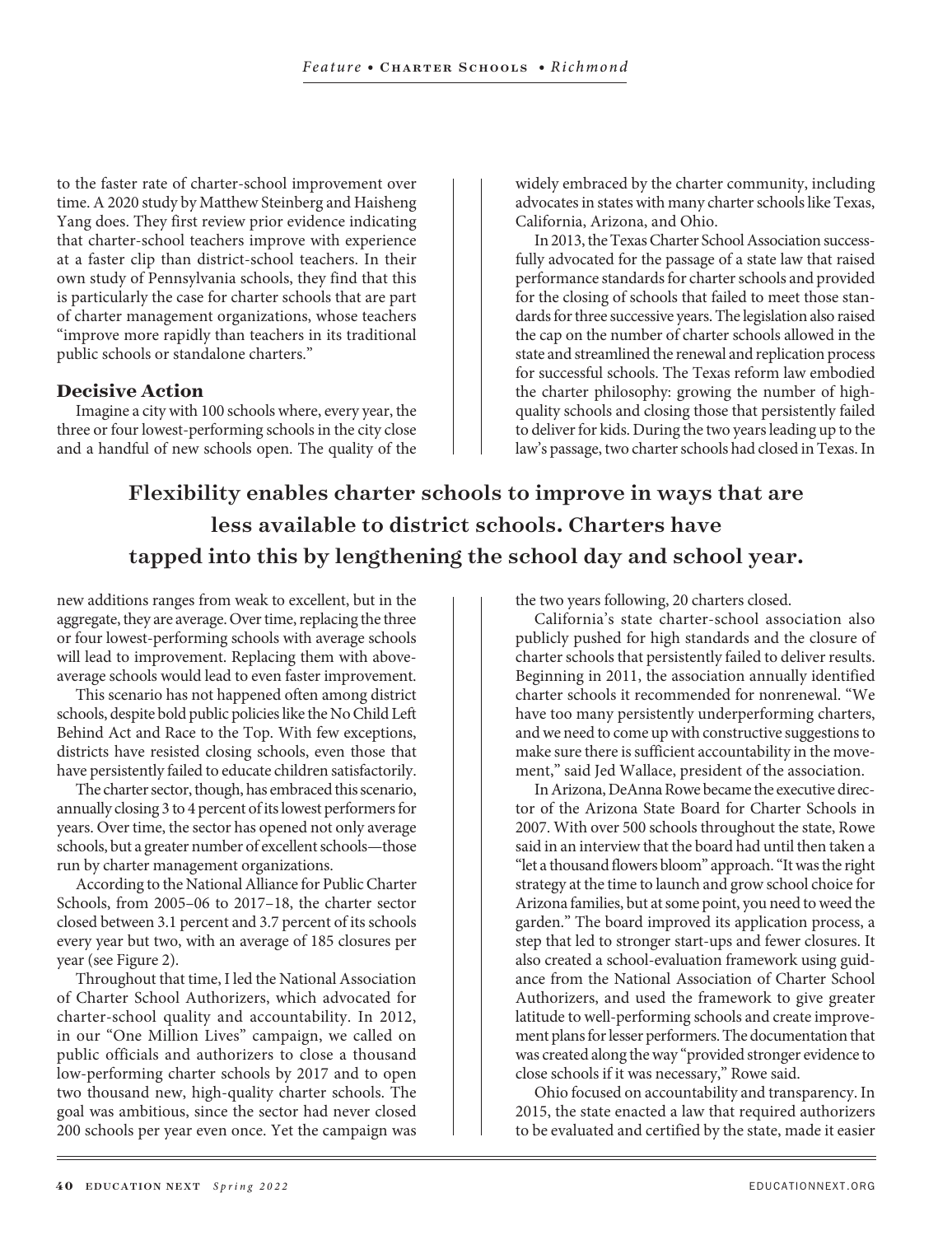to close failing charter schools, and prevented closed charter schools from gaming the system by transferring to another authorizer. Another much-needed weeding process followed. In the three years that followed, the number of charter schools in the state declined 14 percent, from 373 schools to 322. A 2020 study by Stéphane Lavertu subsequently found that students in grades 4 to 8 in Ohio's brick-and-mortar charter schools made significant gains on state math and English Language Arts exams when compared to district students of similar backgrounds. Consistent with prior research, Black students made particularly strong progress. With accountability measures in place, the state has more recently turned its attention to supporting the replication of high-performing charter schools, allocating up to \$1,750 per pupil for the creation of schools serving high-poverty communities.

By 2017, the goal of the One Million Lives Campaign was achieved, with a total of 1,080 failing schools shut down.

#### **Smart Replication**

The charter sector's willingness to shutter poorly performing schools is matched by its commitment to replicating schools that excel, best illustrated by the work of the Charter School Growth Fund. The fund has invested more than \$420 million in about 250 charter-school networks since 2010. Those cash infusions have helped open more than 625 new schools, and the charter-network segment of the sector has grown to serve 517,000 students in 2020–21 from about 140,000 in 2010.

Kevin Hall, chief executive officer of the growth fund, noted that "it wasn't clear in the 2005–2010 timeframe that this idea would work at all. If you looked at school districts, you wouldn't say that growing makes sense. There was not very much evidence."

Since then, the number of CMO schools, the number of students served, and the quality of those schools have all increased. While freestanding charter schools still comprise the majority of charters and serve the most students, the proportion of charter schools that are part of a CMO nearly tripled (to 29 percent from 11 percent) between 2007 and 2019, and the proportion of charter-school students they enroll has more than tripled (to 30 percent from 9 percent), according to data from the National Alliance for Public Charter Schools (see Figure 3).

Rapid growth in the CMO segment has contributed to accelerated improvement in the charter sector overall, because CMO schools, on average, are delivering strong results. In 2017, CREDO studied academic performance by school-management type and concluded that "on the whole, . . . attending a charter school that is part of a larger network of schools is associated with improved educational outcomes for students" and that "research work has shown steady and consistent, even if gradual, improvement in charter school network performance." CREDO also noted that nonprofit operators notched "significantly higher student academic gains" than did for-profits.

In reading, students attending a freestanding charter

# **In Charter Sector, Low-Performing Schools Are Closed** *(Figure 2)*

An average of 185 charter-sector schools close every year, amounting to between 3.1 and 3.7 percent of the sector's schools annually.

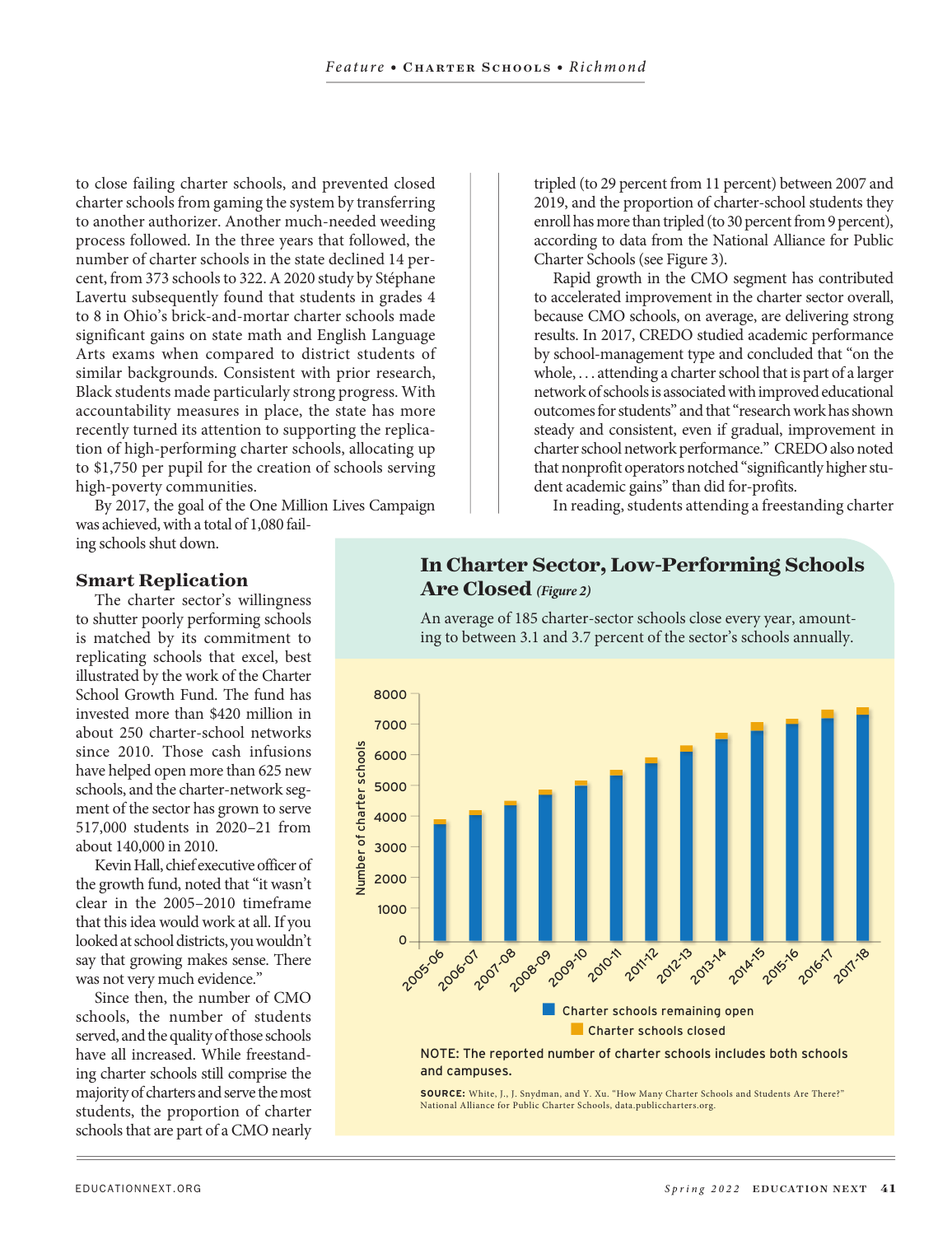school were found to experience the equivalent of an additional 6 days of growth per school year, relative to traditional public schools, while students in CMO schools (nonprofit and for-profit), experienced an additional 17 days of growth.

Yet, 15 years ago, it was not at all clear that expanding and replicating charter schools would lead to highquality outcomes. "In K–12 as a whole, scale does not necessarily translate into being better," Kevin Hall said.

So why did it happen? The answer lies in "smart replication."

"We sort of obsess on School One," said Hall, "and then, 'Is School Two as good or better than School One?'" What's more, copying successful methods and approaches is not enough on its own. School operators "have to know why," he said. "Why are they getting good results? What are they doing? Then there is a virtuous cycle. Can they attract talent, build their own talent? Do they codify what they're doing so

## **An Increase in Schools Managed by CMOs (Figure 3)**

Since 2007–08, the number of schools managed by charter management organizations and the number of students served by those schools has increased. Freestanding charter schools still comprise the majority of charters and serve the most students, but the proportion of charter schools that are part of a CMO nearly tripled (to 29 percent from 11 percent) between 2007 and 2019.



they can get better? All of those things happen in our best performers."

Hall and Ebony Lee, a partner at the Charter School Growth Fund, emphasize four key factors for charterschool success: talent, high expectations for students and the school team, high levels of support, and a forward-looking focus on what happens with students after they graduate.

Some large and influential charter authorizers, including the State University of New York, have also supported smart replication. Susie Miller Carello, executive director of the SUNY Charter School Institute, said her organization has tripled the number of schools under its umbrella over the past 10 years, keeping its focus on accountability and devoting time to learning about successful approaches to scaling.

"We went from 'one good school at a time' to 'one good school as a proof point' and being willing to support the replication of that school," Carello said. "We talked with

> venture capitalists about how they determine if there is a good company they want to take on. We talked about the markers of being able to scale. You have a good program; can you convey it with fidelity to the next one or the next three? So now we give multiple charters at a time. We are venture bureaucrats."

> The charter sector's approach to accountability and replication has had its critics, including some in the charter community itself. Some believe that authorizers have overemphasized standardized tests that define student success too narrowly and inhibit truly innovative educational models. There has been a backlash against "no excuses" models that produce high test scores but often rely on strict disciplinary systems in doing so. Companies that run virtual charter schools doubled down on this argument, maintaining that parent demand, not test scores, is the only valid measure of school quality.

> Others have faulted wealthy donors for fixating on growing a relatively small number of charter networks that are disproportionately led by white founders from elite universities and from outside the communities their schools serve. Civic leaders in more than one city focused on recruiting brand-name national networks to their city rather than supporting local educators. Nonprofit organizations, variously